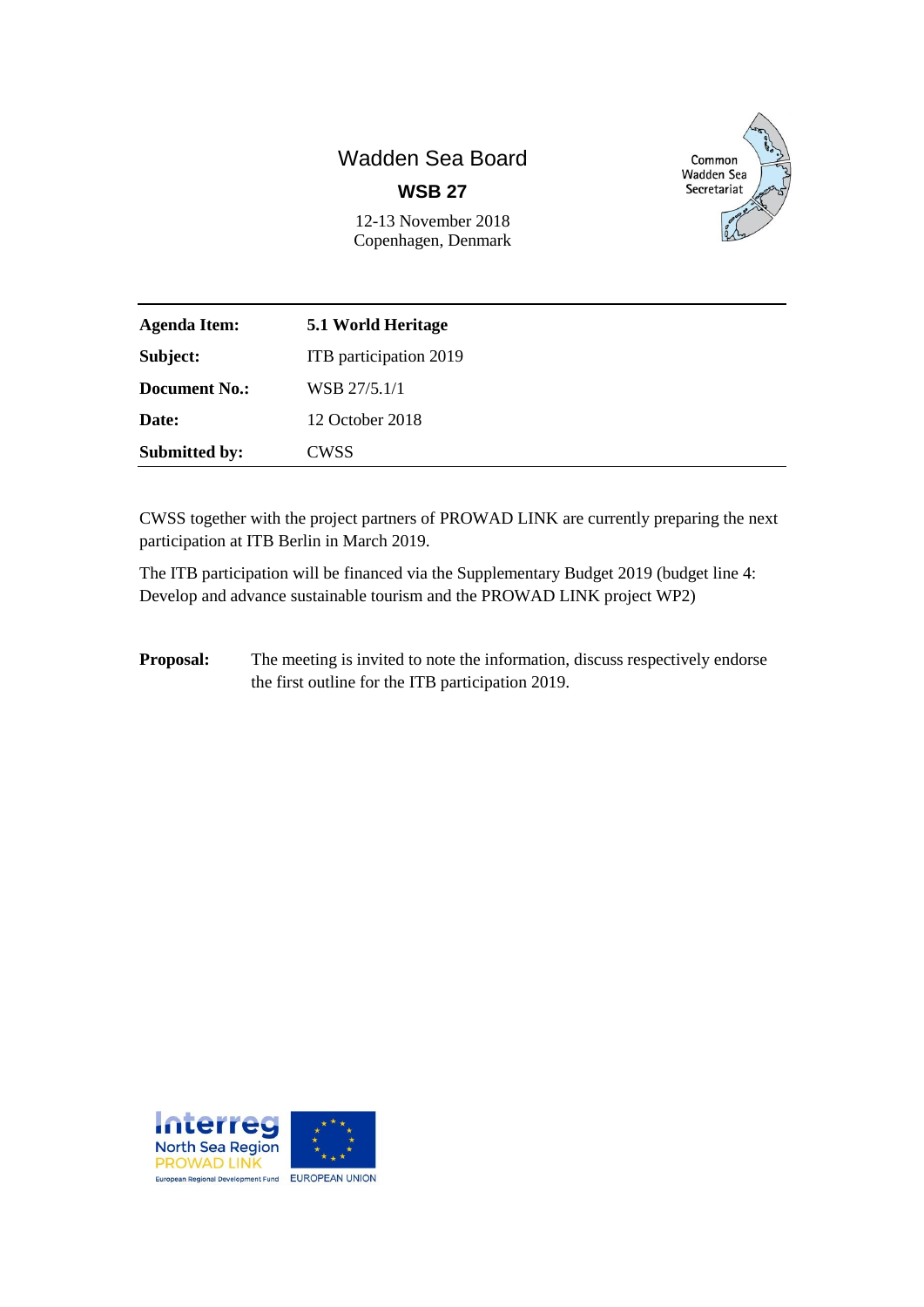## ITB participation 2019

### **Background:**

ITB participation is a constant tool within the trilateral WH communication. Under the motto "People.Protecting.Places" the Wadden Sea has partnered since 2016 with the UNESCO World Heritage and Sustainable Tourism Programme to create awareness on a bigger scale by showcasing how World Heritages sites as sustainable tourism destinations can engage with stakeholders and partners to maintain and promote the protection of the outstanding universal value of the site.

In 2018 additionally to the regular booth an extra (visibly separated) stand under the umbrella of the Wadden Sea World Heritage brand for a Stakeholder / business partner exhibition for commercial WS/WH related services and products was established.

This new concept of a shared platform and presentation for different organizations, international specialists and local entrepreneurs was awarded  $2<sup>nd</sup>$  place in the category Travel Support & Media of the Best Exhibitor Awards ITB Berlin.

### **Outline – 2- tier model**

With the established concept of the former years and some further improvements the 2-tier model of the WS/WH stand will fulfill the requirements from the trilateral cooperation and UNESCO to offer non-commercial awareness-raising activities and to present commercial partners within the context of the PROWAD Link project.

#### 1. WS/WH presence – continuing successful awareness-raising activities

In partnership with the UNESCO World Heritage and Sustainable Tourism Programme and other WH related partners the exhibition space is considered as:

- a platform for informing stakeholders, organizations and visitors about the Wadden Sea and its protection and management as a World Heritage Site;
- an opportunity for networking and extending the cooperation with other WH sites, networks and partnerships;
- an opportunity for engagement with further partners who are willing to present themselves under the brand of Wadden Sea World Heritage.

 $\rightarrow$  This stand will be dedicated to knowledge exchange in the context of World Heritage and sustainable tourism (presentation, workshops, PowWow participation, ITB Congress, Master Class and Get-Together) and will be funded partly through the trilateral supplementary budget as well through co-exhibitors' fees and UNESCO funding.

#### 2. Stakeholder / business partner exhibition  $\rightarrow$  Establishing a longtime B2B & B2C platform

In partnership with PROWAD Link and commercial partners like the Dutch Marketing Organizations, the National Park Partner Programmes, etc. to boost visibility & credibility of local SMEs at ITB. Networking opportunity & platform for knowledge sharing for B2B/B2Cactivities to create brand positioning within the industry.

 $\rightarrow$  This stand will be prepared and co-financed by PROWAD LINK. Additional funding needed for set-up and activities.